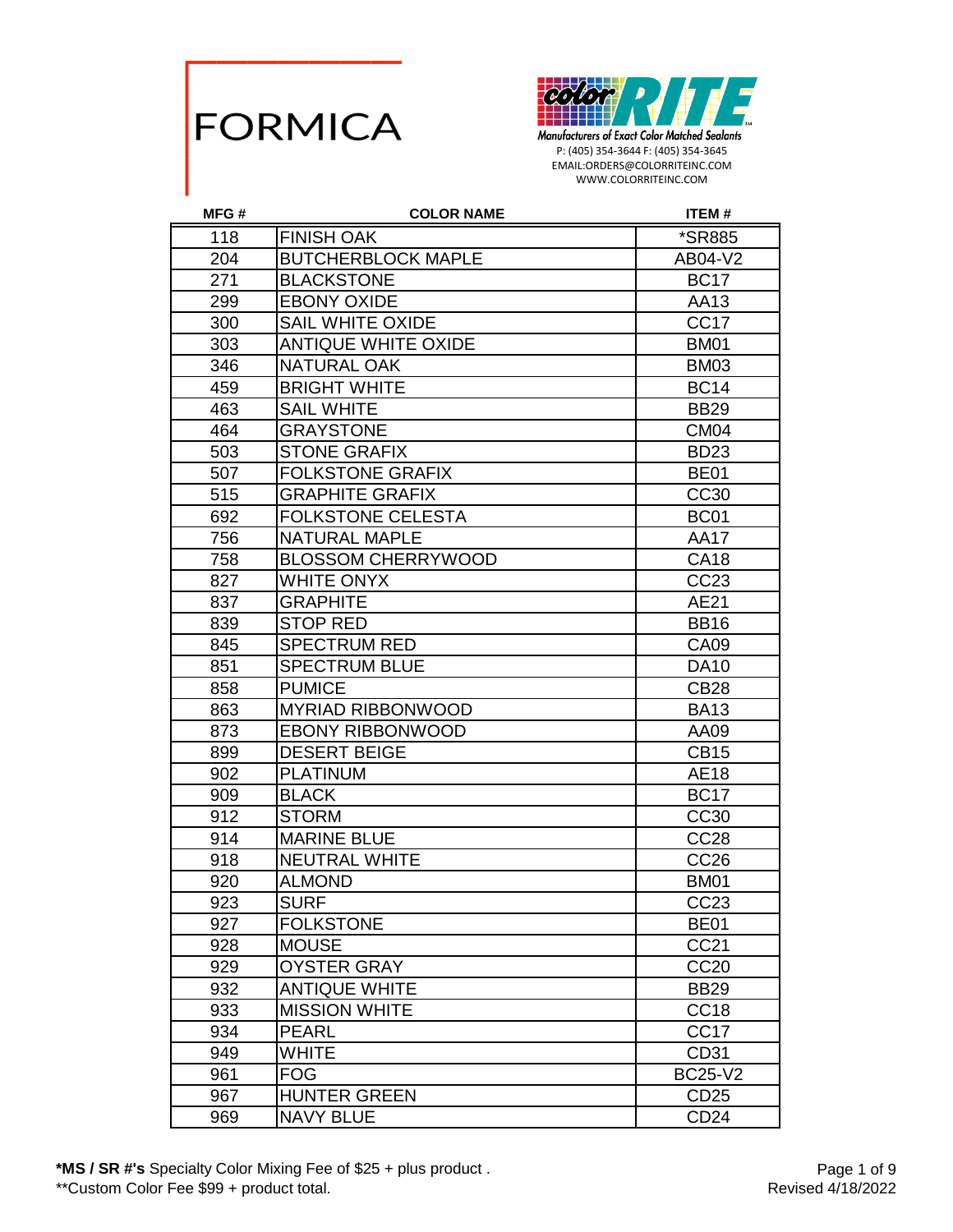



| MFG# | <b>COLOR NAME</b>         | ITEM#                |
|------|---------------------------|----------------------|
| 1097 | <b>CITADEL</b>            | CB <sub>07</sub>     |
| 1150 | <b>VOSGES PEAR</b>        | CD23                 |
| 1193 | <b>GOLD BRAZE</b>         | *MS47B               |
| 1196 | <b>PURPLE</b>             | <b>CUSTOM</b>        |
| 1198 | <b>JADEITE</b>            | <b>AC19</b>          |
| 1485 | <b>CHROME YELLOW</b>      | DE <sub>05</sub>     |
| 1517 | <b>EGGPLANT</b>           | *SR880               |
| 1519 | <b>BLACKENED BRONZE</b>   | <i><b>*SR652</b></i> |
| 1520 | <b>INFINITY</b>           | <i><b>*SR942</b></i> |
| 1545 | <b>RAW CEDAR</b>          | CC <sub>29</sub>     |
| 1547 | <b>NOIR CEDAR</b>         | <b>BE16</b>          |
| 1994 | <b>FOX</b>                | CD <sub>27</sub>     |
| 2200 | <b>DARK CHOCOLATE</b>     | <b>BA12</b>          |
| 2297 | <b>TERRIL</b>             | AA13                 |
| 2770 | <b>SARUM GREY</b>         | <b>BE26</b>          |
| 2962 | <b>CLEMENTINE</b>         | <b>SR958</b>         |
| 3036 | <b>GRAY CHALKABLE</b>     | CE <sub>09</sub>     |
| 3037 | <b>BLACK CHALKABLE</b>    | <b>BC17</b>          |
| 3202 | <b>OTTER</b>              | CD <sub>20</sub>     |
| 3209 | SOL                       | DE <sub>04</sub>     |
| 3420 | <b>DOLCE VITA</b>         | <b>BE26</b>          |
| 3422 | <b>CREMA MASCARELLO</b>   | AE24                 |
| 3446 | <b>MINERAL SEPIA</b>      | <b>CB19</b>          |
| 3449 | <b>MINERAL UMBER</b>      | <b>DC11</b>          |
| 3450 | MINERAL JET               | AE21                 |
| 3452 | <b>SANTA CECILIA GOLD</b> | <b>BB03</b>          |
| 3453 | <b>PARQUET LATTE</b>      | AB26                 |
| 3456 | <b>MOCHA TRAVERTINE</b>   | <b>CB14</b>          |
| 3457 | <b>BRECCIA PARADISO</b>   | <b>BB08</b>          |
| 3458 | <b>TRAVERTINE SILVER</b>  | AE25                 |
| 3459 | SOAPSTONE SEQUOIA         | <b>BE26</b>          |
| 3460 | CALACATTA MARBLE          | <b>BE32</b>          |
| 3462 | <b>SLATE SEQUOIA</b>      | <b>BA12</b>          |
| 3465 | <b>GOLDEN MASCARELLO</b>  | CD <sub>03</sub>     |
| 3466 | <b>ANTIQUE MASCARELLO</b> | <b>CA19</b>          |
| 3467 | <b>BLUE STORM</b>         | AE21                 |
| 3474 | PETRIFIED WOOD            | AC13                 |
| 3476 | <b>JET SEQUOIA</b>        | <b>BE16</b>          |
| 3485 | <b>BLACK WALNUT</b>       | <b>BA13</b>          |
| 3496 | <b>BELMONTE GRANITE</b>   | AA16                 |
| 3505 | <b>STORM SOLIDZ</b>       | CC30                 |
| 3517 | <b>SAND CRYSTAL</b>       | CD <sub>02</sub>     |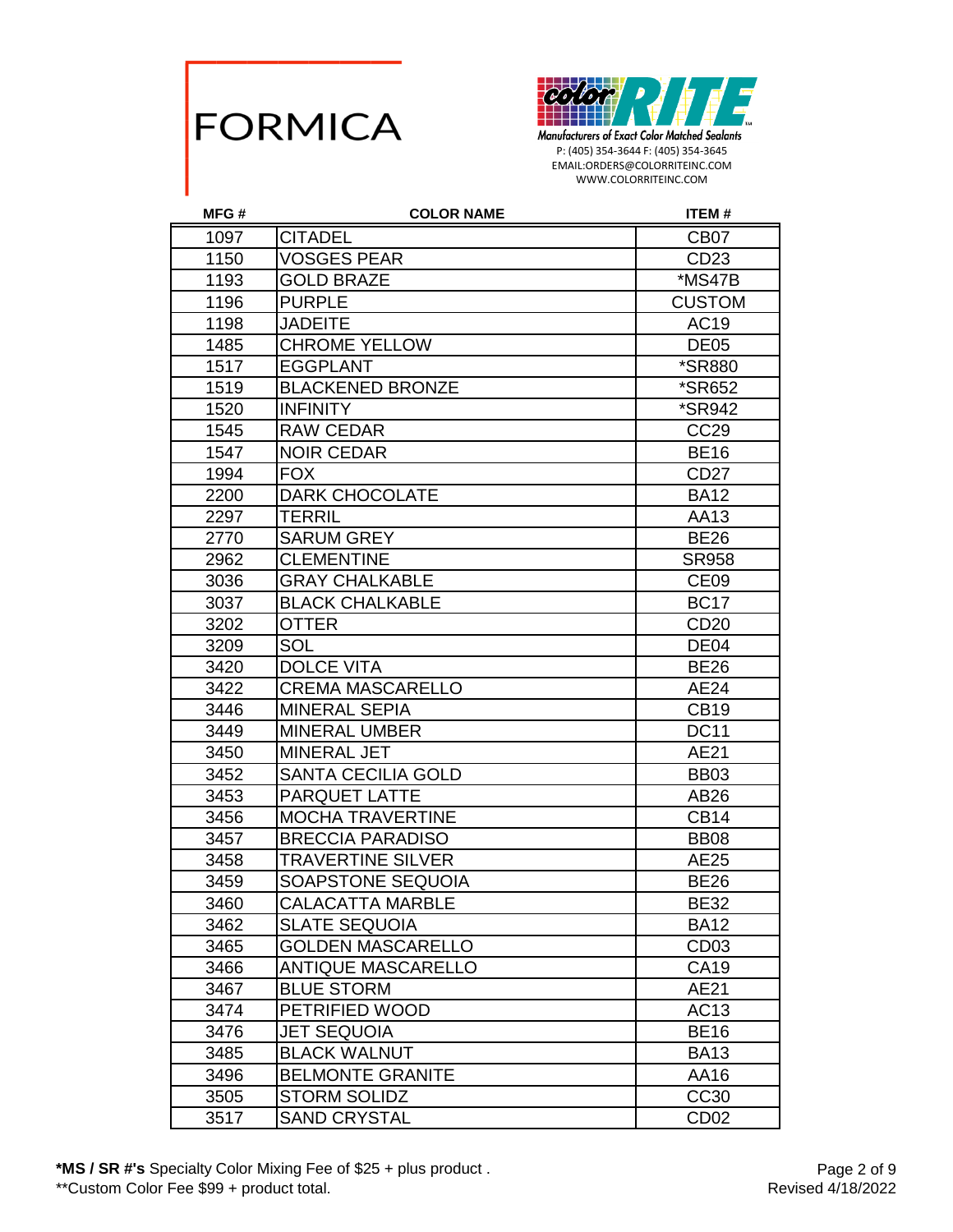



| MFG# | <b>COLOR NAME</b>          | ITEM#                |
|------|----------------------------|----------------------|
| 3518 | <b>FLINT CRYSTAL</b>       | <b>DD15</b>          |
| 3522 | PERLATO GRANITE            | AA15                 |
| 3523 | <b>GIALLO GRANITE</b>      | BD <sub>18</sub>     |
| 3526 | TRAVERTINE                 | <b>DD12</b>          |
| 3546 | <b>RIVER GOLD</b>          | <b>BD18</b>          |
| 3547 | <b>LAPIDUS BROWN</b>       | <b>CE20</b>          |
| 3548 | <b>MAGMA BLACK</b>         | <b>BE16</b>          |
| 3687 | <b>AUTUMN INDIAN SLATE</b> | AB <sub>06</sub>     |
| 3689 | <b>HIMALAYAN SLATE</b>     | AC13                 |
| 3690 | <b>BASALT SLATE</b>        | AA13                 |
| 3692 | <b>LABRADOR GRANITE</b>    | AE21                 |
| 3696 | <b>SHOJI SCREEN</b>        | AB06                 |
| 3698 | <b>BELUGA BEIGE</b>        | CD <sub>20</sub>     |
| 3699 | <b>RATTAN CANE</b>         | AC01                 |
| 3712 | <b>WALNUT BUTCHERBLOCK</b> | <b>BA13</b>          |
| 4923 | <b>CREAM SOFTWOOD</b>      | AE24                 |
| 4924 | <b>GREIGE SOFTWOOD</b>     | CD <sub>10</sub>     |
| 4925 | <b>WALNUT SOFTWOOD</b>     | <b>CB19</b>          |
| 4971 | NATURAL GRAY FELT PAPER    | <b>BD25</b>          |
| 4972 | YELLOW FELT PAPER          | AD <sub>24</sub>     |
| 4973 | <b>ORANGE FELT PAPER</b>   | <b>BB14</b>          |
| 4974 | <b>GREEN FELT PAPER</b>    | *MS130B              |
| 5017 | <b>WATERCOLOR STEEL</b>    | <b>CE24</b>          |
| 5281 | <b>DOGBONE WHITE</b>       | CC <sub>26</sub>     |
| 5323 | <b>NOCTURNE</b>            | <i><b>*SR776</b></i> |
| 5342 | <b>EARTH</b>               | <b>DB15</b>          |
| 5349 | <b>FOSSIL</b>              | AD <sub>10</sub>     |
| 5481 | OILED OLIVEWOOD            | <b>BE03</b>          |
| 5487 | <b>OILED WALNUT</b>        | <b>CB12</b>          |
| 5488 | <b>SMOKEY BROWN PEAR</b>   | AE19                 |
| 5489 | <b>ESPRESSO PEAR</b>       | <b>BA12</b>          |
| 5782 | CD <sub>19</sub>           | CD <sub>19</sub>     |
| 5784 | ASHWOOD BONE               | <b>BB13-V2</b>       |
| 5788 | <b>HAZEL WALNUT</b>        | CB30                 |
| 5789 | <b>CLOVE SPICE CHERRY</b>  | DD <sub>07</sub>     |
| 5793 | <b>BUFF ELM</b>            | CD <sub>29</sub>     |
| 5795 | <b>CAMEL ELM</b>           | <b>DB13</b>          |
| 5875 | <b>NEUTRAL WEFT</b>        | AE23                 |
| 5880 | <b>EARTHEN WARP</b>        | CE <sub>06</sub>     |
| 5881 | <b>CHOCOLATE WARP</b>      | AA21                 |
| 5882 | <b>CITADEL WARP</b>        | <b>BE23</b>          |
| 5883 | PECAN WOODLINE             | <b>BB01</b>          |

**\*MS / SR #'s** Specialty Color Mixing Fee of \$25 + plus product .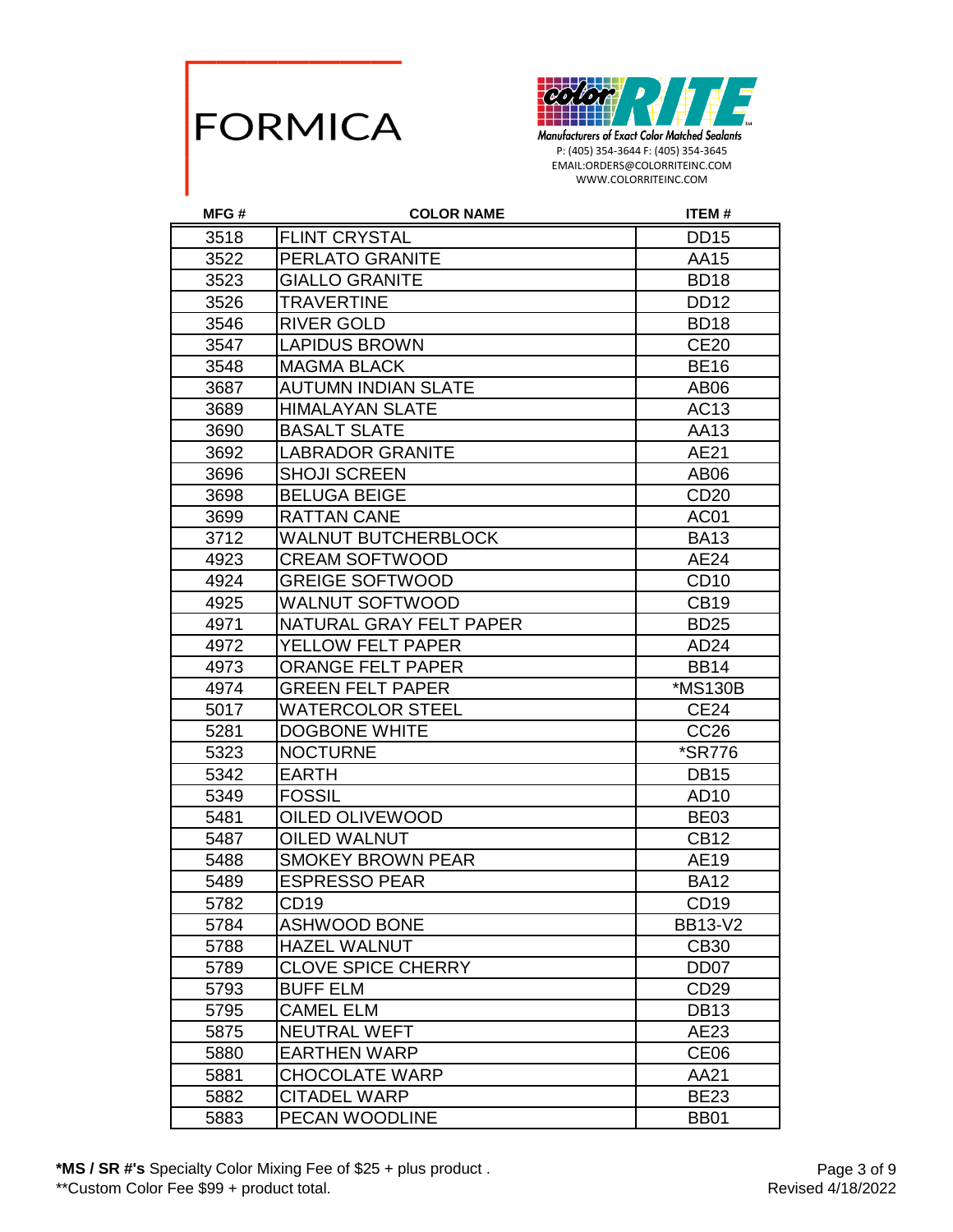



| MFG# | <b>COLOR NAME</b>              | <b>ITEM#</b>         |
|------|--------------------------------|----------------------|
| 5884 | CHESTNUT WOODLINE              | <b>BA13</b>          |
| 5886 | <b>SORREL CHERRY</b>           | <b>BA11</b>          |
| 5887 | <b>MILLENIUM OAK</b>           | <b>DC16</b>          |
| 5904 | <b>WILD CHERRY</b>             | CB <sub>03</sub>     |
| 6206 | PLANKED DELUXE PEAR            | <b>BB15</b>          |
| 6208 | <b>GLAMOUR CHERRY</b>          | <b>CA18</b>          |
| 6209 | PRESTIGE WALNUT                | <b>BD15</b>          |
| 6212 | <b>WHEAT STRAND</b>            | DD <sub>08</sub>     |
| 6220 | <b>SMOKE QUARSTONE</b>         | <b>DA02</b>          |
| 6222 | <b>BRAZILIAN BROWN GRANITE</b> | CA25                 |
| 6223 | <b>VENETIAN GOLD GRANITE</b>   | <b>CA14</b>          |
| 6226 | <b>IVORY KASHMIRE</b>          | <b>CB15</b>          |
| 6227 | <b>AMBER KASHMIRE</b>          | AC <sub>06</sub>     |
| 6272 | <b>KERALA GRANITE</b>          | AB <sub>02</sub>     |
| 6280 | <b>MIDNIGHT STONE</b>          | AA09                 |
| 6306 | <b>WENGE STRAND</b>            | <b>BA12</b>          |
| 6307 | <b>BURNT STRAND</b>            | CC30                 |
| 6314 | <b>NEO CLOUD</b>               | AA11                 |
| 6317 | <b>WEATHERED CEMENT</b>        | AE18                 |
| 6318 | <b>TIMBERWORKS</b>             | <b>CB19</b>          |
| 6319 | CAFÉ AZUL                      | DD <sub>09</sub>     |
| 6320 | <b>BLACK FUSION</b>            | AE21                 |
| 6321 | <b>OXIDIZED MAPLE</b>          | AB <sub>06</sub>     |
| 6362 | <b>CONCRETE FORMWOOD</b>       | AE25                 |
| 6366 | PALOMA DARK GRAY               | CC30                 |
| 6372 | WHITE WASHED BIRCHPLY          | CC <sub>17</sub>     |
| 6401 | NATURAL WALNUT                 | <b>CB30</b>          |
| 6402 | THERMO WALNUT                  | <b>BA13</b>          |
| 6410 | WEATHERED BEAMWOOD             | CE <sub>07</sub>     |
| 6411 | <b>CHERRY RIFTWOOD</b>         | CA32                 |
| 6413 | <b>SILVER RIFTWOOD</b>         | AD <sub>16</sub>     |
| 6414 | <b>BLACK RIFTWOOD</b>          | AB02                 |
| 6416 | <b>CHARRED FORMWOOD</b>        | BD <sub>19</sub>     |
| 6417 | <b>ELEMENTAL OXIDE</b>         | CB <sub>04</sub>     |
| 6437 | <b>CHALKED NOTTY ASH</b>       | DD <sub>16</sub>     |
| 6438 | WASHED KNOTTY ASH              | CD <sub>02</sub>     |
| 6440 | <b>SMOKED KNOTTY ASH</b>       | DD <sub>07</sub>     |
| 6447 | <b>SARUM DUOTEX</b>            | <b>BC20</b>          |
| 6448 | <b>INFINITY DUOTEX</b>         | <i><b>*SR710</b></i> |
| 6449 | <b>CHARCOAL DUOTEX</b>         | <b>BD19</b>          |
| 6473 | <b>FOLKSTONE HEX</b>           | CD <sub>27</sub>     |
| 6474 | <b>STORM HEX</b>               | AA09                 |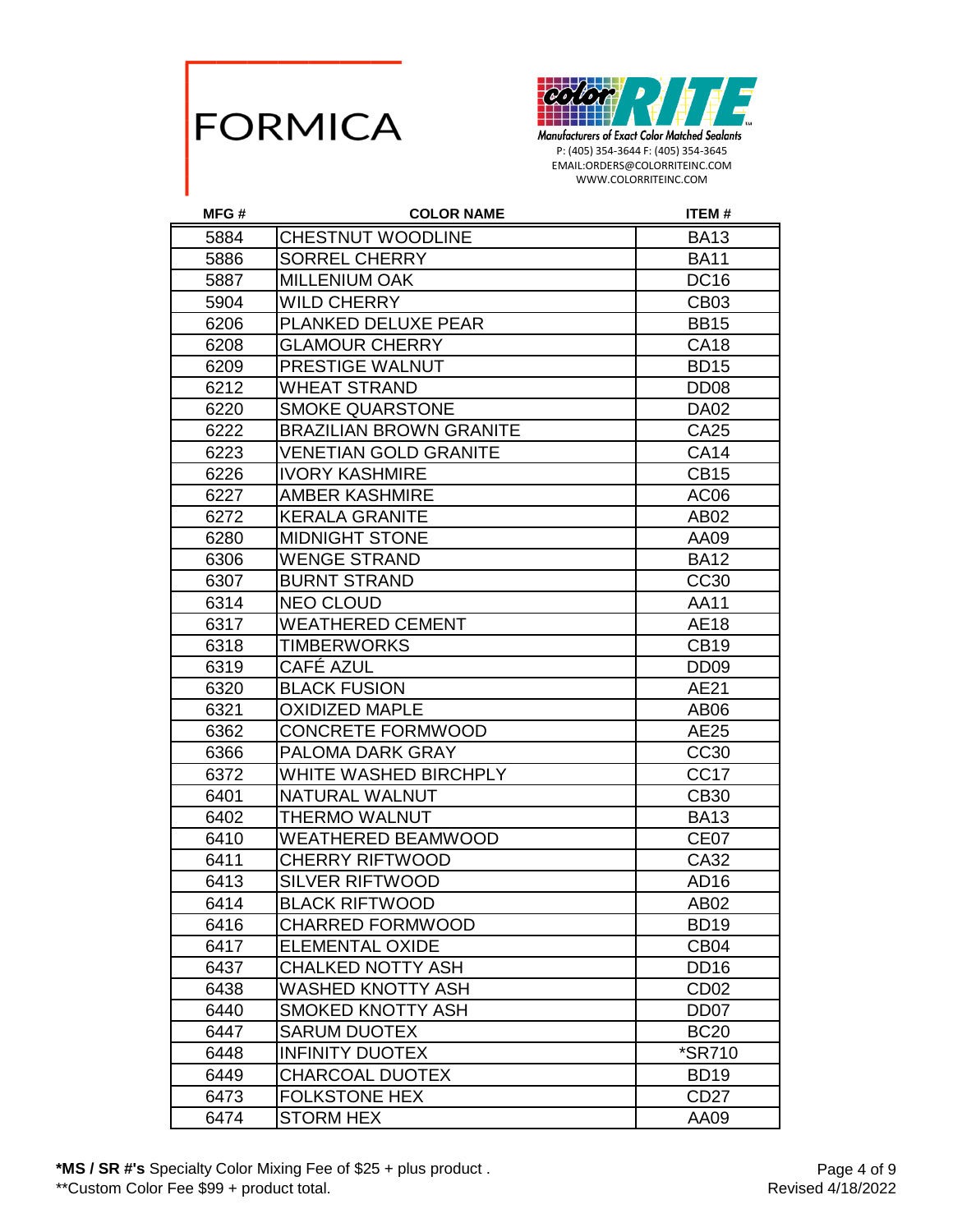



| MFG# | <b>COLOR NAME</b>             | <b>ITEM#</b>     |
|------|-------------------------------|------------------|
| 6475 | <b>ELEMENTAL BLUE STEEL</b>   | <b>BB05</b>      |
| 6477 | <b>SEASONED PLANKED ELM</b>   | CD <sub>20</sub> |
| 6696 | <b>CARRARA BIANCO</b>         | <b>CE28</b>      |
| 6697 | <b>ARGENTO ROMANO</b>         | <b>BE01</b>      |
| 6698 | PALOMA POLAR                  | AB11             |
| 6729 | PALOMA BISQUE                 | <b>CB28</b>      |
| 6901 | <b>VIBRANT GREEN</b>          | CC <sub>07</sub> |
| 6902 | <b>GRENADINE</b>              | <b>DB12</b>      |
| 6903 | <b>CASSIS</b>                 | *SR910           |
| 6907 | <b>AMARENA</b>                | *MS285           |
| 6920 | <b>MINERAL SPA</b>            | <b>BA25</b>      |
| 6925 | MAPLE WOODLINE                | DA15-V2          |
| 6926 | <b>SMOKY WALNUT WOODLINE</b>  | <b>DD11</b>      |
| 6930 | <b>NATURAL CANE</b>           | <b>BA17</b>      |
| 6932 | <b>MACCHIATO WALNUT</b>       | CA32             |
| 6942 | <b>CHARCOAL BOOMERANG</b>     | AE19             |
| 6994 | <b>CERUSE GRAY WALNUT</b>     | <b>DB11</b>      |
| 6995 | <b>CHERRY WALNUT</b>          | <b>BB01</b>      |
| 6996 | PECAN WALNUT                  | <b>BE18</b>      |
| 6997 | <b>PALE BRUSHSTROKE</b>       | <b>BA25</b>      |
| 6998 | <b>WOOD BRUSHSTROKE</b>       | <b>CB15</b>      |
| 6999 | <b>EARTHERN BRUSHSTROKE</b>   | <b>CE14</b>      |
| 7008 | <b>ACAJOU MAHOGANY</b>        | CC <sub>02</sub> |
| 7011 | <b>AFRICAN LIMBA</b>          | AC01             |
| 7012 | <b>AMBER MAPLE</b>            | DA15-V2          |
| 7014 | <b>COLORADO SLATE</b>         | <b>CE19</b>      |
| 7018 | <b>NAVY GRAFIX</b>            | CD <sub>15</sub> |
| 7022 | NATURAL CANVAS                | <b>BB26</b>      |
| 7197 | <b>DOVER WHITE</b>            | <b>BB31</b>      |
| 7213 | <b>EARTH WASH</b>             | AE15             |
| 7264 | <b>LIME STONE</b>             | <b>BE22</b>      |
| 7265 | <b>SAND STONE</b>             | <b>CA14</b>      |
| 7267 | <b>CONCRETE STONE</b>         | CC <sub>20</sub> |
| 7284 | <b>FIGURED ANNIGRE</b>        | CA30             |
| 7285 | <b>VIOLIN FIGURED ANNIGRE</b> | DD <sub>05</sub> |
| 7288 | <b>GINGER ROOT MAPLE</b>      | <b>MS97</b>      |
| 7402 | PIERTA GRAFITE                | <b>BE01</b>      |
| 7403 | <b>NERO MARQUINA</b>          | <b>BC17</b>      |
| 7404 | <b>NEAPOLITAN STONE</b>       | <b>BC20</b>      |
| 7405 | <b>ISTANBUL MARBLE</b>        | <b>DE12</b>      |
| 7406 | <b>MARMARA BEIGE</b>          | CE <sub>07</sub> |
| 7407 | <b>MARMARA GRAY</b>           | *SR603           |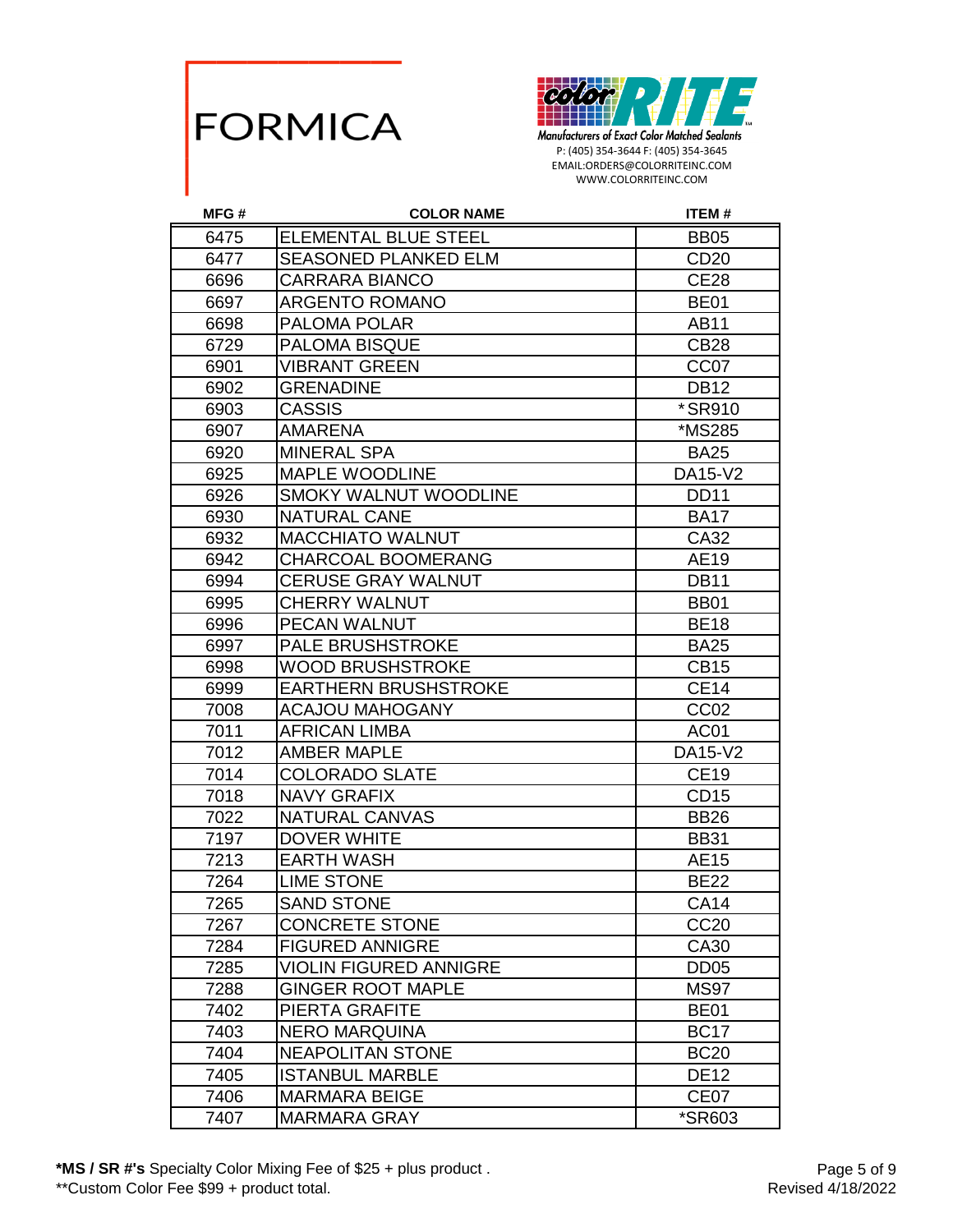



| MFG# | <b>COLOR NAME</b>           | <b>ITEM#</b>         |
|------|-----------------------------|----------------------|
| 7408 | <b>ICE ONYX</b>             | CC <sub>26</sub>     |
| 7409 | <b>GRAY ONYX</b>            | <b>BD21</b>          |
| 7410 | <b>WHITE KNOTTY MAPLE</b>   | CD29                 |
| 7411 | <b>SMOKY PLANKED WALNUT</b> | AE21                 |
| 7412 | PLANKED RAW OAK             | <b>CB15</b>          |
| 7413 | PLANKED COFFEE OAK          | <b>CA01</b>          |
| 7481 | <b>NATURAL BIRCH</b>        | <b>BA17</b>          |
| 7484 | <b>CHERRY BIRCH</b>         | <b>CB03</b>          |
| 7494 | <b>CARRARA ENVISION</b>     | <b>AE24</b>          |
| 7500 | <b>NOIR ENVISION</b>        | CC30                 |
| 7583 | <b>VICTORIAN MAHOGANY</b>   | CC12                 |
| 7708 | <b>FLAX GAUZE</b>           | CE <sub>08</sub>     |
| 7732 | <b>BUTTERUM GRANITE</b>     | <b>BE18</b>          |
| 7734 | <b>JAMOCHA GRANITE</b>      | CD <sub>13</sub>     |
| 7735 | PORTICO MARBLE              | CM <sub>04</sub>     |
| 7736 | <b>TUSCAN MARBLE</b>        | CA25                 |
| 7737 | <b>NATURAL CHERRY</b>       | CD <sub>23</sub>     |
| 7738 | <b>COGNAC MAPLE</b>         | <b>DM02</b>          |
| 7739 | <b>COCOA MAPLE</b>          | <b>BA11</b>          |
| 7747 | PENCIL WOOD                 | AE01-V2              |
| 7759 | <b>SELECT CHERRY</b>        | <b>CA18</b>          |
| 7812 | <b>MDF SOLIDZ</b>           | <b>DC16</b>          |
| 7813 | <b>CARDBOARD SOLIDZ</b>     | DD <sub>03</sub>     |
| 7872 | <b>MOONSTONE</b>            | CB23                 |
| 7897 | <b>SPECTRUM GREEN</b>       | DE <sub>02</sub>     |
| 7966 | <b>NEW BURGUNDY</b>         | <b>BA05</b>          |
| 8235 | <b>SOLAR ORANGE</b>         | **CUSTOM             |
| 8238 | <b>BLUSH PLEX</b>           | **CUSTOM             |
| 8240 | <b>LIQUID GLASS</b>         | <i><b>*SR408</b></i> |
| 8241 | <b>EARTHENWARE GLOSS</b>    | CD <sub>23</sub>     |
| 8243 | <b>NIGHT SHADE GLOSS</b>    | <b>BD15</b>          |
| 8244 | NIGHT FOREST GLOSS          | AA01                 |
| 8552 | <b>BLACK BIRCHPLY</b>       | AB <sub>02</sub>     |
| 8576 | <b>BLOND CEDAR</b>          | CD <sub>29</sub>     |
| 8676 | <b>SWEDE RIFT OAK</b>       | DD <sub>08</sub>     |
| 8677 | <b>SCANDI RIFT OAK</b>      | <i><b>*SR885</b></i> |
| 8678 | <b>STARCHED PAPERFOLD</b>   | <b>CE29</b>          |
| 8679 | <b>ORIGAMI PAPERFOLD</b>    | BC <sub>01</sub>     |
| 8680 | WASHI PAPERFOLD             | *MS110               |
| 8681 | <b>COTTON CLOTH</b>         | CC <sub>23</sub>     |
| 8682 | <b>WOOLEN CLOTH</b>         | AA10                 |
| 8683 | <b>GLASS CLOTH</b>          | *SR411               |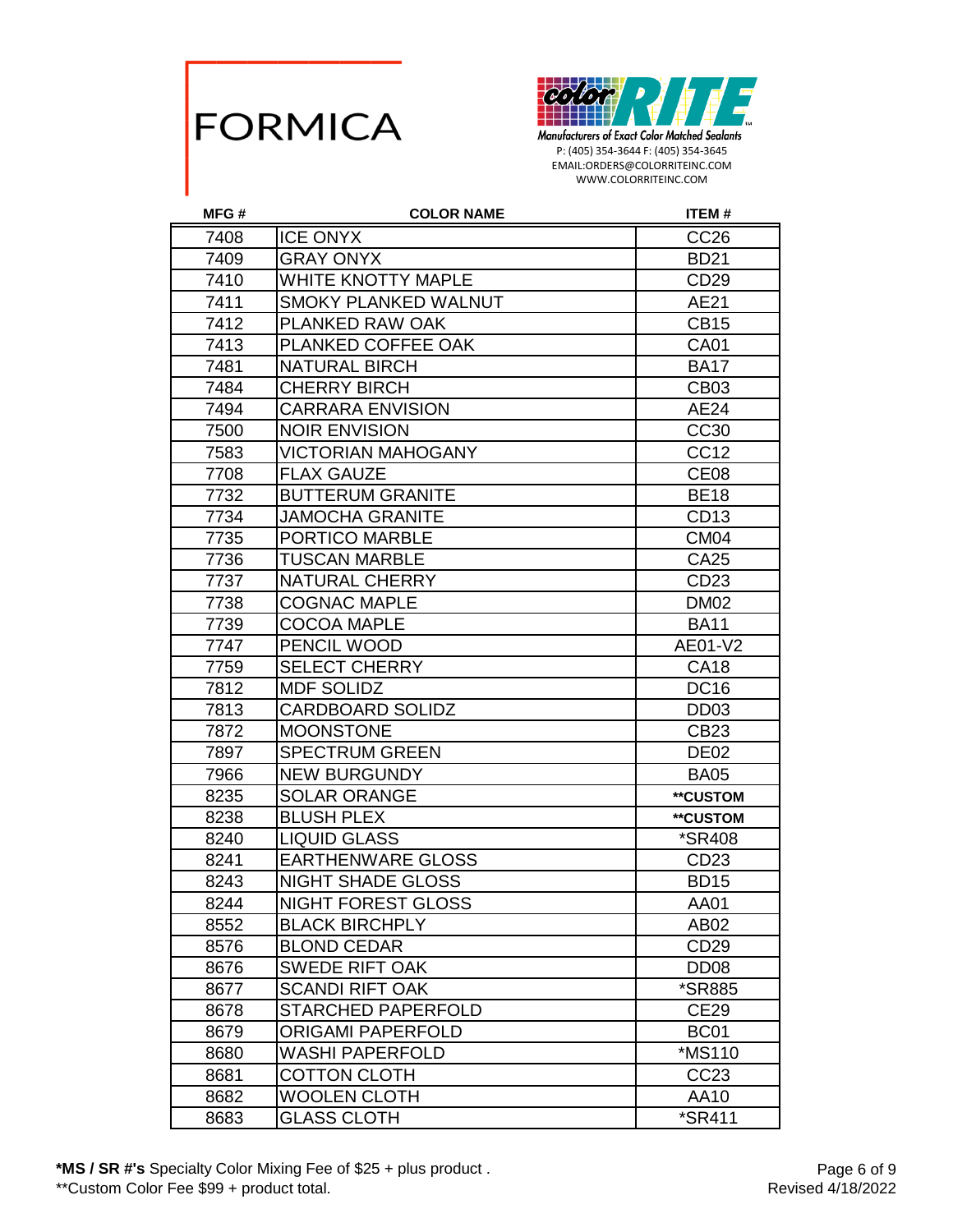



| MFG# | <b>COLOR NAME</b>            | <b>ITEM#</b>         |
|------|------------------------------|----------------------|
| 8684 | <b>BIRCH BARK</b>            | <b>CE28</b>          |
| 8685 | <b>LUXE MANGO</b>            | AA28-V2              |
| 8751 | <b>MOJAVE</b>                | AB31                 |
| 8792 | <b>WINTER SKY</b>            | <b>CE22</b>          |
| 8793 | <b>GREEN SLATE</b>           | CA26                 |
| 8794 | <b>ENAMEL</b>                | *SR876               |
| 8795 | <b>MATRIX BLUE</b>           | *MS306               |
| 8796 | <b>ALGAE</b>                 | <i><b>*SR849</b></i> |
| 8812 | <b>TINTED PAPER TERRAZZO</b> | AE25                 |
| 8813 | <b>TONAL PAPER TERRAZZO</b>  | CC <sub>30</sub>     |
| 8814 | <b>DENIM TWILL</b>           | AD <sub>03</sub>     |
| 8820 | <b>LEAF GREEN</b>            | *MS09B               |
| 8821 | <b>JUST BLUE</b>             | *MS286               |
| 8822 | <b>DENIM</b>                 | AC25                 |
| 8824 | <b>WHITE DROPS</b>           | <b>BB31</b>          |
| 8826 | <b>NEUTRAL TWILL</b>         | AD <sub>06</sub>     |
| 8827 | <b>SARUM TWILL</b>           | <b>DD15</b>          |
| 8828 | <b>EARTHEN TWILL</b>         | CA19                 |
| 8829 | <b>GRAPHITE TWILL</b>        | AE21                 |
| 8830 | <b>ELEMENTAL CONCRETE</b>    | <b>CA17</b>          |
| 8831 | <b>ELEMENTAL STONE</b>       | CE <sub>07</sub>     |
| 8839 | <b>ASHEN RIBBONWOOD</b>      | AA10                 |
| 8841 | WHITE ASH                    | <b>CE29</b>          |
| 8842 | <b>WEATHERED ASH</b>         | <b>CE05</b>          |
| 8843 | <b>NATURAL ASH</b>           | DD <sub>08</sub>     |
| 8844 | <b>AGED ASH</b>              | AC <sub>06</sub>     |
| 8845 | <b>BLEACHED LEGNO</b>        | <b>CA19</b>          |
| 8846 | <b>OILED LEGNO</b>           | <b>DE11</b>          |
| 8847 | <b>JARRAH LEGNO</b>          | <b>BA11</b>          |
| 8848 | <b>BLACKENED LEGNO</b>       | AB02                 |
| 8849 | <b>NATURAL TEAK</b>          | DM04                 |
| 8858 | <b>JUST ROSE</b>             | **CUSTOM             |
| 8902 | WHITE PAINTED WOOD           | CD <sub>28</sub>     |
| 8905 | WAXED MAPLE                  | <b>BM01</b>          |
| 8906 | <b>DANISH MAPLE</b>          | AE28                 |
| 8907 | <b>FOX TEAKWOOD</b>          | <b>DD15</b>          |
| 8908 | <b>STORM TEAKWOOD</b>        | CC <sub>09</sub>     |
| 8909 | <b>CASCARA TEAKWOOD</b>      | <b>BA12</b>          |
| 8910 | RAW BIRCHPLY                 | <b>CB15</b>          |
| 8911 | <b>GREEN SLATE BIRCHPLY</b>  | CA26                 |
| 8912 | WINTER SKY BIRCHPLY          | CE <sub>09</sub>     |
| 8913 | <b>OAK FIBERWOOD</b>         | CD <sub>03</sub>     |

**\*MS / SR #'s** Specialty Color Mixing Fee of \$25 + plus product .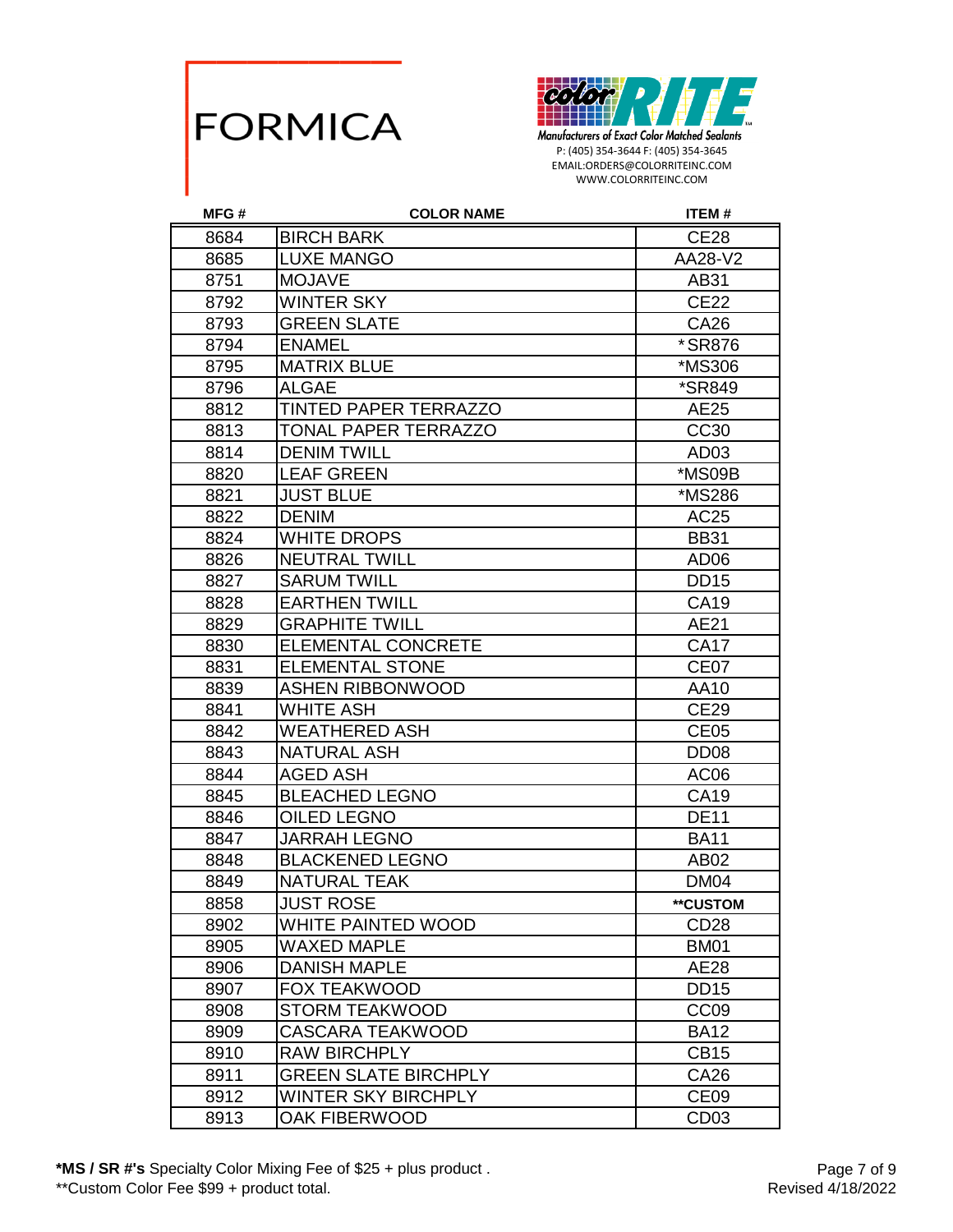



| MFG# | <b>COLOR NAME</b>                  | <b>ITEM#</b>     |
|------|------------------------------------|------------------|
| 8914 | <b>WEATHERED FIBERWOOD</b>         | AE29-V2          |
| 8915 | <b>WALNUT FIBERWOOD</b>            | <b>DB15</b>      |
| 8916 | <b>BLACKENED FIBERWOOD</b>         | <b>BE23</b>      |
| 8917 | <b>ROLLED STEEL</b>                | AA01             |
| 8918 | <b>BLACKENED STEEL</b>             | AA09             |
| 8919 | <b>BRONZED STEEL</b>               | AE21             |
| 8956 | <b>BUBBLE SCIENCE</b>              | AD10             |
| 8957 | <b>BUBBLE ORGANIC</b>              | AD10             |
| 8958 | <b>BUBBLE ART</b>                  | AE02             |
| 8994 | PAINT SCRAPE STEEL                 | CD <sub>09</sub> |
| 8995 | PAINT SCRAPE SKY                   | <b>CE22</b>      |
| 9011 | <b>ZEBRANO</b>                     | <b>CB02</b>      |
| 9012 | <b>EBONY</b>                       | <b>BE16</b>      |
| 9236 | <b>NOBLE MAHOGANY</b>              | DC <sub>05</sub> |
| 9237 | <b>SAND MAPLE</b>                  | DA15-V2          |
| 9238 | <b>CHELSEA MAPLE</b>               | DD <sub>03</sub> |
| 9240 | <b>CHERRY HEARTWOOD</b>            | <b>DD05</b>      |
| 9241 | <b>TRUE MAHOGANY</b>               | <b>DE15</b>      |
| 9242 | <b>GULL GREY</b>                   | <b>CA17</b>      |
| 9256 | <b>AUBURN MAPLE</b>                | DD <sub>05</sub> |
| 9257 | <b>GLOW MAPLE</b>                  | <b>BB15</b>      |
| 9271 | RECLAIMED DENIM FIBER JEANS FINISH | AD12             |
| 9277 | <b>OURO ROMANO</b>                 | <b>BE22</b>      |
| 9283 | <b>WALNUT RIFTWOOD</b>             | AA21             |
| 9285 | <b>WHITE TWILL</b>                 | <b>CE29</b>      |
| 9288 | <b>KONA</b>                        | <b>CC12</b>      |
| 9291 | <b>GERIBA GOLD GRANITE</b>         | <b>AE18</b>      |
| 9302 | <b>FANTASY MARBLE</b>              | AA12             |
| 9303 | <b>AZUL ARAN</b>                   | <b>DD14</b>      |
| 9304 | <b>BLUE FLOWER GRANITE</b>         | <b>AE18</b>      |
| 9305 | <b>SILVER FLOWER GRANITE</b>       | <b>CA17</b>      |
| 9306 | <b>WHITE BARDIGLIO</b>             | <b>DB03</b>      |
| 9307 | <b>SILVER SHALESTONE</b>           | CE07             |
| 9308 | <b>GERBIA GRAY</b>                 | <b>DD15</b>      |
| 9309 | <b>STAR DUNE</b>                   | <b>AE17</b>      |
| 9310 | WHITE MARBLE HERRINGBONE           | <b>BE32</b>      |
| 9311 | <b>SILVER OAK HERRINGBONE</b>      | <b>BC22</b>      |
| 9312 | PLANKED URBAN OAK                  | <b>DC16</b>      |
| 9318 | <b>ALUMINUM BRUSH</b>              | <b>BC01</b>      |
| 9319 | <b>STAINLESS BRUSH</b>             | CD <sub>27</sub> |
| 9320 | <b>BLUE FELT PAPER</b>             | AC21             |
| 9476 | <b>WHITE ICE GRANITE</b>           | AE02             |

**\*MS / SR #'s** Specialty Color Mixing Fee of \$25 + plus product .